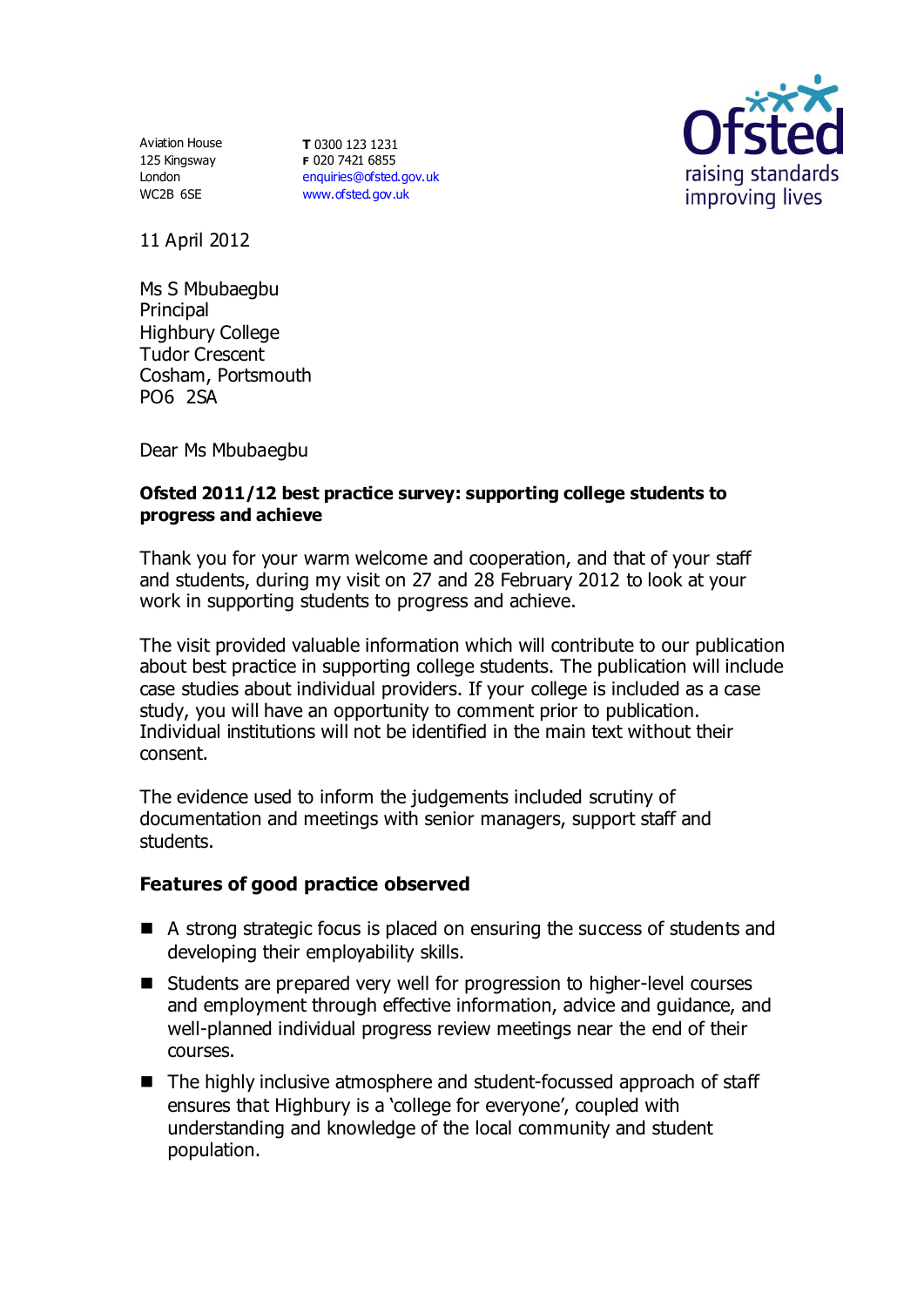- **Effective use is made of electronic personal learning plans. Target setting** and reviews of students' progress are integral to lesson planning and are used very effectively to provide extra challenge to students. Students are highly committed to the process and contribute to setting their own targets and carry out peer assessment of fellow students.
- Well-integrated systems for quality improvement are in place, with strong emphasis on performance management. All staff, including business and support staff, agree that targets for success and the quality of provision is reviewed well through observation of tutorials, 'college sweeps' and feedback from staff and students.
- $\blacksquare$  Highly effective college procedures identify a range of categories which indicate students may be at risk of failure on their courses. Well-tailored and early intervention by staff ensures that at-risk students are identified quickly and appropriate support is organised quickly.
- The 'Support to Achieve' programme is highly effective. Well-trained and accessible mentors have a clearly identified role which is understood by all. They provide excellent support for at-risk and vulnerable students which helps them to stay on their courses and be successful.
- Strong and well-established links with a wide range of relevant external agencies are very effective in providing essential pastoral support to students, particularly the most vulnerable. College staff play a key role in maintaining these support networks.
- The college has a creative approach to deploying limited resources to maximum effect. It has developed high-quality online learning resources and has made greater use of social enterprise projects and college-wide events to support students on their course.
- The extensive range of enrichment activities is well promoted and accessible to all. Students appreciate the extensive opportunities to improve their confidence, personal and employability skills, and make a positive contribution to the community through employment, college and community activities.

## **Areas for improvement, which we discussed, include:**

- $\blacksquare$  regularly reviewing the content and usefulness of group tutorial sessions to ensure that they are relevant and that they meet the needs of the older students in the group
- $\blacksquare$  further sharpening the individual targets of students, particularly for those on GCE A-level programmes.

I hope these observations are useful as you continue to develop your approaches to providing support for your students. As explained previously, a copy of this letter will be published on the Ofsted website.

Yours sincerely